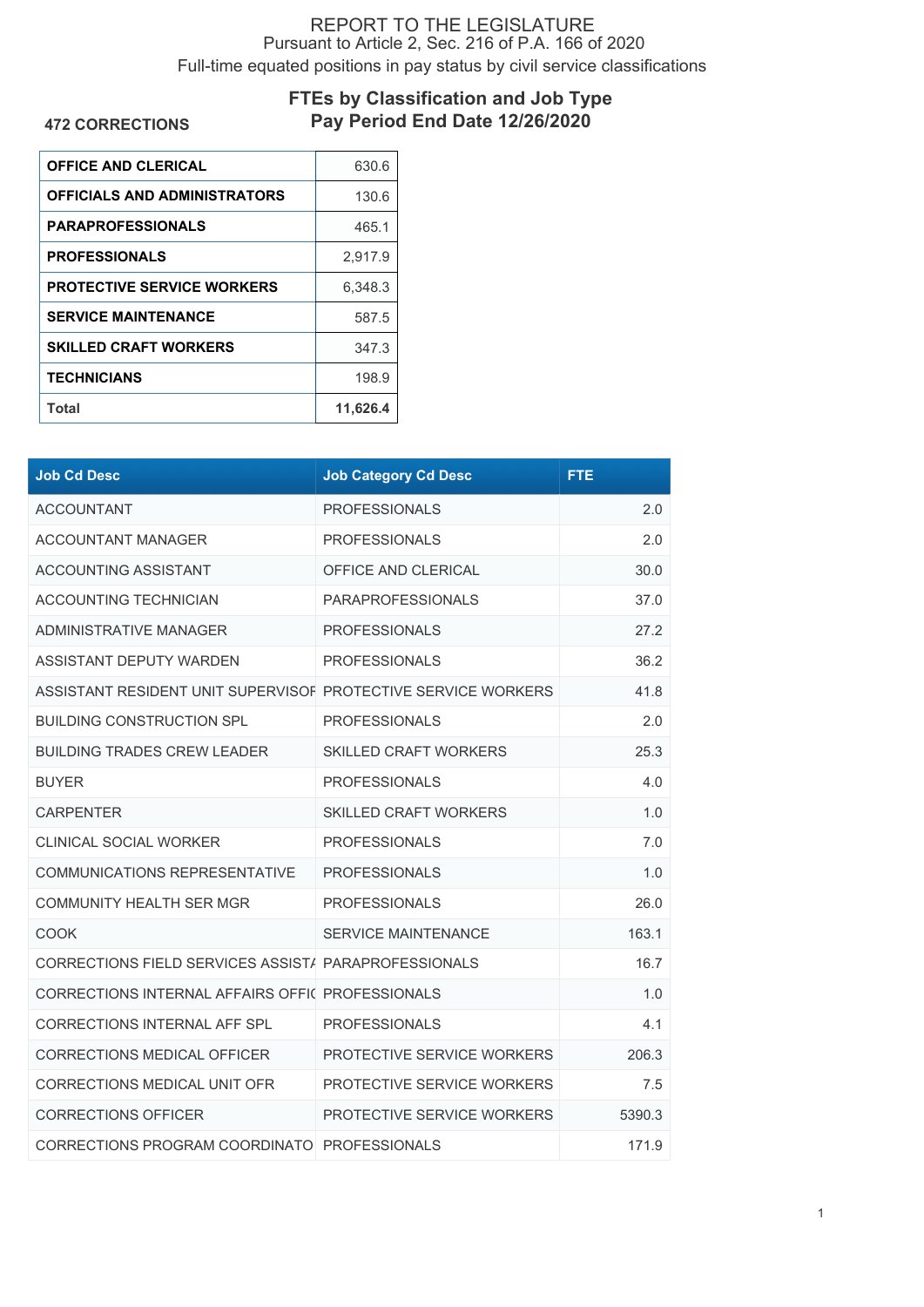| <b>Job Cd Desc</b>                                 | <b>Job Category Cd Desc</b>  | <b>FTE</b> |
|----------------------------------------------------|------------------------------|------------|
| CORRECTIONS PROGRAM MGR-FZN                        | <b>PROFESSIONALS</b>         | 1.0        |
| CORRECTIONS QUA MEN HTH PRO                        | <b>PROFESSIONALS</b>         | 136.0      |
| CORRECTIONS RESIDENT REPRESENTAT PARAPROFESSIONALS |                              | 50.0       |
| <b>CORRECTIONS SECURITY INSPECTOR</b>              | PROTECTIVE SERVICE WORKERS   | 56.1       |
| CORRECTIONS SECURITY REPRESENTAT PARAPROFESSIONALS |                              | 25.5       |
| <b>CORRECTIONS SHIFT SUPERVISOR</b>                | PROTECTIVE SERVICE WORKERS   | 622.3      |
| <b>CORRECTIONS TRA OFR</b>                         | <b>SERVICE MAINTENANCE</b>   | 166.5      |
| <b>DENTAL AIDE</b>                                 | <b>PARAPROFESSIONALS</b>     | 29.2       |
| <b>DENTAL HYGIENIST</b>                            | <b>PARAPROFESSIONALS</b>     | 18.2       |
| DENTAL LABORATORY TECHNICIAN                       | <b>TECHNICIANS</b>           | 1.0        |
| <b>DENTIST</b>                                     | <b>PROFESSIONALS</b>         | 9.1        |
| <b>DENTIST MANAGER</b>                             | <b>PROFESSIONALS</b>         | 1.0        |
| DEPARTMENTAL ANALYST                               | <b>PROFESSIONALS</b>         | 117.2      |
| DEPARTMENTAL MANAGER                               | <b>PROFESSIONALS</b>         | 14.8       |
| DEPARTMENTAL SPECIALIST                            | <b>PROFESSIONALS</b>         | 80.9       |
| DEPARTMENTAL SUPERVISOR                            | <b>PARAPROFESSIONALS</b>     | 27.8       |
| DEPARTMENTAL TECHNICIAN                            | <b>PARAPROFESSIONALS</b>     | 148.9      |
| DEVELOPMENTAL DISABILITIES PROGRA PROFESSIONALS    |                              | 1.0        |
| <b>DIETITIAN NUTRITIONIST</b>                      | <b>PROFESSIONALS</b>         | 4.0        |
| <b>DIVISION ADMINISTRATOR</b>                      | OFFICIALS AND ADMINISTRATORS | 7.0        |
| <b>DOMESTIC SERVICES AIDE</b>                      | <b>SERVICE MAINTENANCE</b>   | 8.5        |
| <b>DRAFTING TECHNICIAN</b>                         | <b>TECHNICIANS</b>           | 1.0        |
| ELECTRICIAN LICENSED                               | <b>SKILLED CRAFT WORKERS</b> | 28.0       |
| ELECTRICIAN-MASTER LICENSED                        | <b>SKILLED CRAFT WORKERS</b> | 5.0        |
| EMERGENCY MEDICAL TECHNICIAN PAR. TECHNICIANS      |                              | 2.0        |
| EMPLOYMENT COUNSELOR                               | <b>PROFESSIONALS</b>         | 10.8       |
| ENVIRONMENTAL SANITARIAN SPL                       | <b>PROFESSIONALS</b>         | 2.0        |
| <b>EQUIPMENT OPERATOR</b>                          | <b>SKILLED CRAFT WORKERS</b> | 6.3        |
| <b>EQUIPMENT TECHNICIAN</b>                        | <b>TECHNICIANS</b>           | 15.0       |
| <b>EXECUTIVE SECRETARY</b>                         | OFFICE AND CLERICAL          | 34.0       |
| <b>FINANCIAL ANALYST</b>                           | <b>PROFESSIONALS</b>         | 10.0       |
| <b>FINANCIAL SPECIALIST</b>                        | <b>PROFESSIONALS</b>         | 4.0        |
| <b>FINGERPRINT TECHNICIAN</b>                      | <b>TECHNICIANS</b>           | 2.0        |
| FIRE SAFETY INSPECTOR                              | <b>TECHNICIANS</b>           | 8.0        |
| <b>FIRE SAFETY SUPERVISOR</b>                      | <b>TECHNICIANS</b>           | 2.0        |
| <b>FOOD SERVICES SUPERVISOR</b>                    | SERVICE MAINTENANCE          | 118.4      |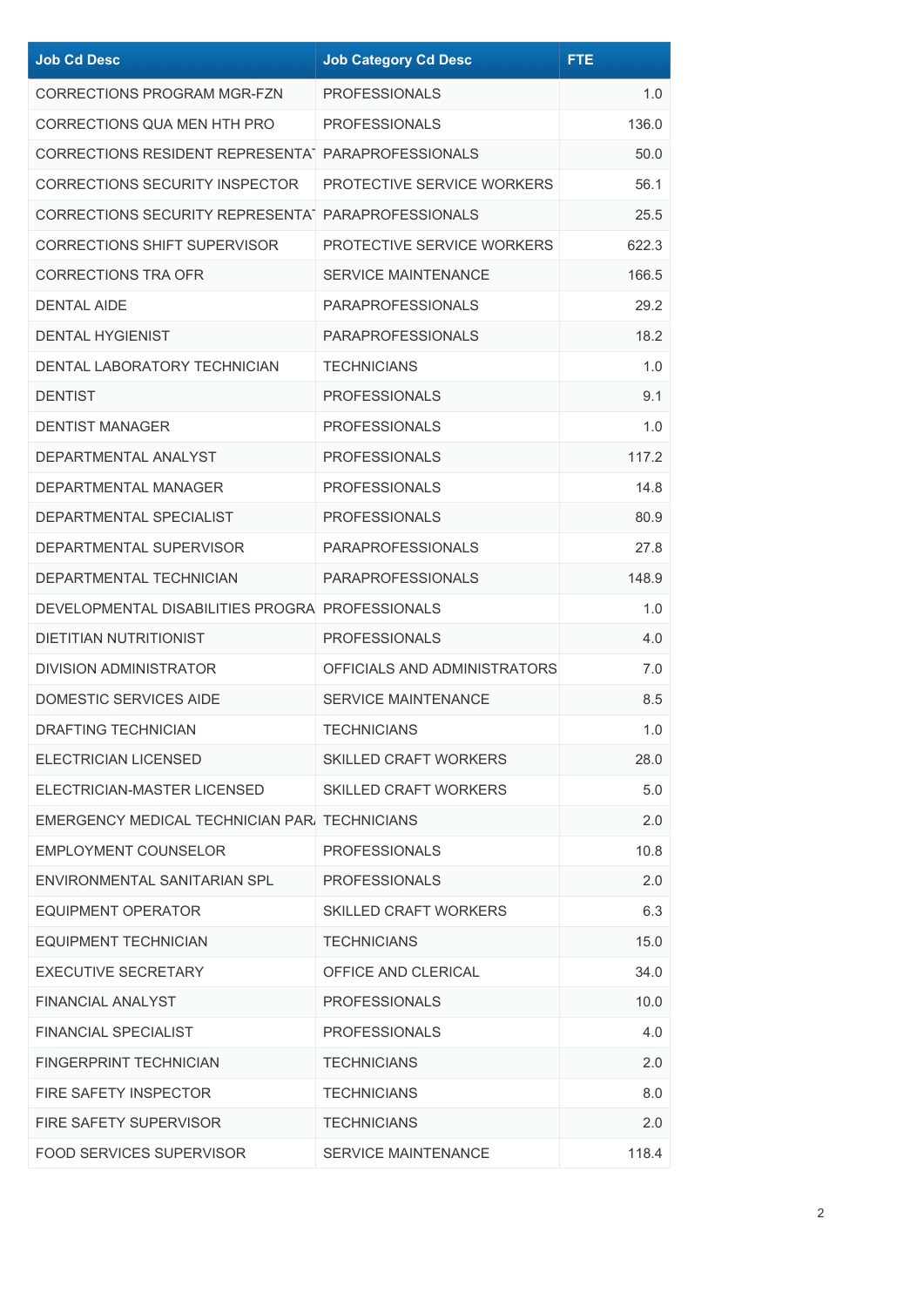| <b>Job Cd Desc</b>                                 | <b>Job Category Cd Desc</b>  | <b>FTE</b> |
|----------------------------------------------------|------------------------------|------------|
| <b>GENERAL OFFICE ASSISTANT</b>                    | OFFICE AND CLERICAL          | 170.0      |
| <b>GROUNDSKEEPER</b>                               | <b>SERVICE MAINTENANCE</b>   | 1.0        |
| <b>HUMAN RESOURCES ANALYST</b>                     | <b>PROFESSIONALS</b>         | 1.0        |
| <b>HUMAN RESOURCES DEVELOPER</b>                   | <b>PROFESSIONALS</b>         | 36.1       |
| <b>HUMAN RESOURCES DEV SPL</b>                     | <b>PROFESSIONALS</b>         | 10.3       |
| HUMAN RESOURCES MANAGER                            | <b>PROFESSIONALS</b>         | 4.0        |
| HUMAN RESOURCES SPECIALIST                         | <b>PROFESSIONALS</b>         | 4.0        |
| <b>INDUSTRIES PRODUCTION LEADER</b>                | <b>SKILLED CRAFT WORKERS</b> | 22.0       |
| <b>INDUSTRIES SUPERVISOR</b>                       | <b>SKILLED CRAFT WORKERS</b> | 7.1        |
| <b>INSTITUTION CHAPLAIN</b>                        | <b>PROFESSIONALS</b>         | 20.3       |
| <b>LABORATORY ASSISTANT</b>                        | <b>TECHNICIANS</b>           | 2.0        |
| LABORER                                            | <b>SERVICE MAINTENANCE</b>   | 1.0        |
| LIBRARIAN                                          | <b>PROFESSIONALS</b>         | 18.0       |
| <b>LIBRARIAN MANAGER</b>                           | <b>PROFESSIONALS</b>         | 2.0        |
| LIBRARY ASSISTANT                                  | OFFICE AND CLERICAL          | 5.0        |
| <b>LIBRARY TECHNICIAN</b>                          | <b>PARAPROFESSIONALS</b>     | 21.8       |
| <b>MAINTENANCE MECHANIC</b>                        | <b>SKILLED CRAFT WORKERS</b> | 182.6      |
| MEDICAL RECORD EXAMINER                            | <b>PARAPROFESSIONALS</b>     | 29.0       |
| MEDICAL RECORD EXAMINER-SUPERVIS PARAPROFESSIONALS |                              | 6.0        |
| <b>MEDICAL TECHNICIAN SUPERVISOR</b>               | <b>TECHNICIANS</b>           | 1.0        |
| MENTAL HEALTH SOCIAL WORKER                        | <b>PROFESSIONALS</b>         | 3.0        |
| <b>MUSIC THERAPIST</b>                             | <b>PROFESSIONALS</b>         | 2.0        |
| OCCUPATIONAL THERAPIST                             | <b>PROFESSIONALS</b>         | 3.0        |
| OFFICE DIRECTOR                                    | OFFICIALS AND ADMINISTRATORS | 8.0        |
| OFFICE SUPERVISOR                                  | OFFICE AND CLERICAL          | 3.0        |
| <b>PAROLE PROBATION MANAGER</b>                    | <b>PROFESSIONALS</b>         | 162.0      |
| PAROLE PROBATION OFFICER                           | <b>PROFESSIONALS</b>         | 1170.8     |
| PAROLE PROBATION SPECIALIST                        | <b>PROFESSIONALS</b>         | 15.0       |
| PHARMACY ASSISTANT                                 | <b>TECHNICIANS</b>           | 28.9       |
| <b>PHLEBOTOMIST</b>                                | <b>TECHNICIANS</b>           | 1.1        |
| PHYSICAL PLANT SUPERVISOR                          | <b>SKILLED CRAFT WORKERS</b> | 26.0       |
| PHYSICIAN ASSISTANT                                | <b>PROFESSIONALS</b>         | 1.0        |
| <b>PLUMBER</b>                                     | <b>SKILLED CRAFT WORKERS</b> | 32.0       |
| POWER PLANT OPERATOR                               | <b>SKILLED CRAFT WORKERS</b> | 2.0        |
| PRACTICAL NURSE LICENSED                           | <b>TECHNICIANS</b>           | 126.0      |
| PRISON COUNSELOR                                   | <b>PROFESSIONALS</b>         | 190.7      |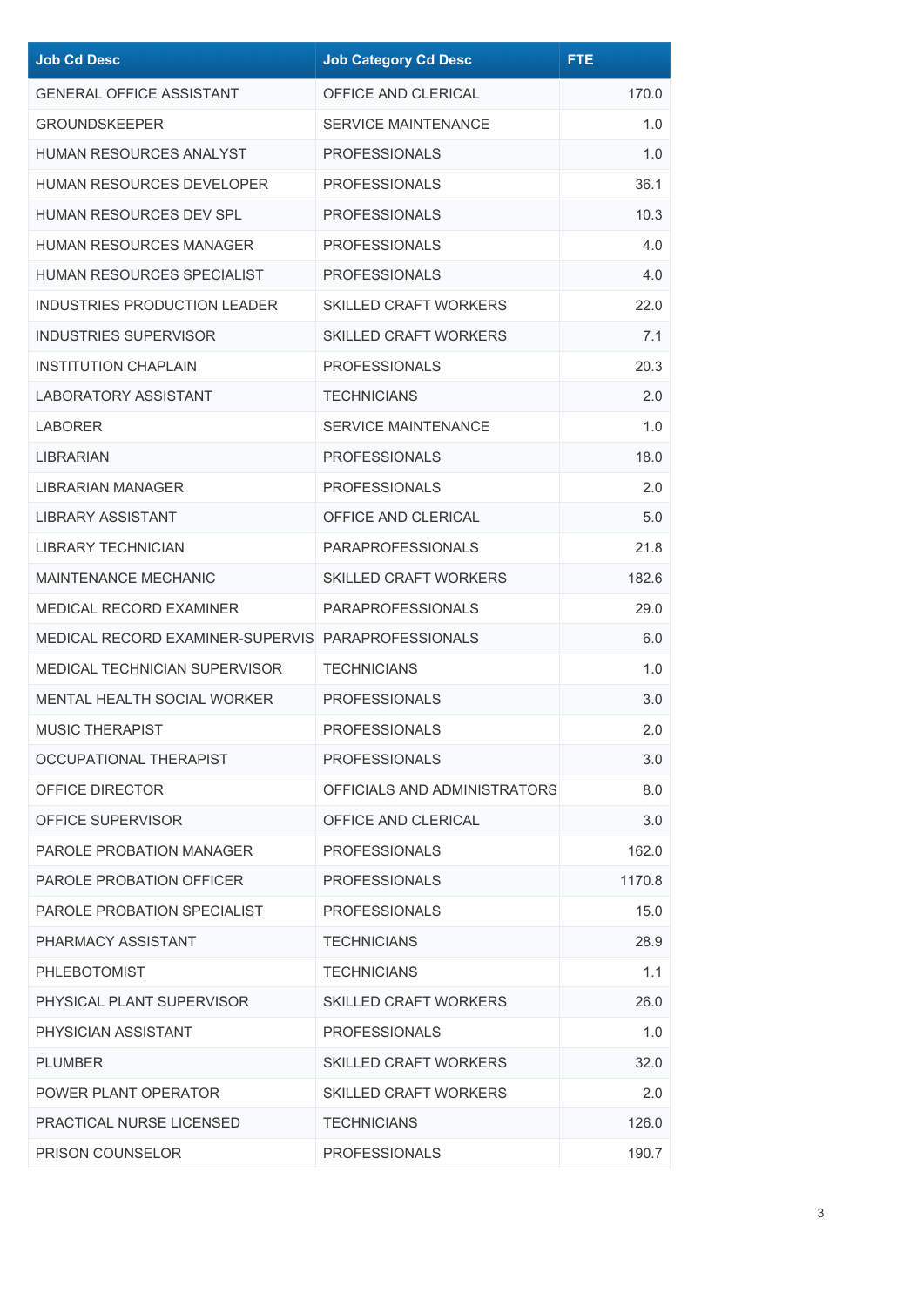| <b>Job Cd Desc</b>                                           | <b>Job Category Cd Desc</b>  | <b>FTE</b> |
|--------------------------------------------------------------|------------------------------|------------|
| PROCUREMENT TECHNICIAN                                       | <b>PARAPROFESSIONALS</b>     | 9.0        |
| PROMOTIONAL AGENT                                            | <b>PROFESSIONALS</b>         | 2.0        |
| <b>PSYCHIATRIST</b>                                          | <b>PROFESSIONALS</b>         | 1.6        |
| <b>PSYCHOLOGIST</b>                                          | <b>PROFESSIONALS</b>         | 61.8       |
| RECREATIONAL THERAPIST                                       | <b>PROFESSIONALS</b>         | 14.8       |
| REFRIGERATION MECHANIC                                       | <b>SKILLED CRAFT WORKERS</b> | 8.0        |
| REFRIGERATION MECHANIC-LICENSED                              | <b>SKILLED CRAFT WORKERS</b> | 2.0        |
| <b>REGISTERED NURSE</b>                                      | <b>PROFESSIONALS</b>         | 263.4      |
| REGISTERED NURSE DIRECTOR                                    | <b>PROFESSIONALS</b>         | 5.2        |
| <b>REGISTERED NURSE MANAGER</b>                              | <b>PROFESSIONALS</b>         | 75.9       |
| <b>REGISTERED NURSE NON-CAREER</b>                           | <b>PROFESSIONALS</b>         | 1.4        |
| <b>REGULATION AGENT</b>                                      | <b>PROFESSIONALS</b>         | 2.0        |
| <b>RESIDENT CARE AIDE</b>                                    | <b>PARAPROFESSIONALS</b>     | 34.1       |
| <b>RESIDENT UNIT MANAGER</b>                                 | <b>PROFESSIONALS</b>         | 49.0       |
| RESPIRATORY THERAPY TECHNICIAN                               | <b>TECHNICIANS</b>           | 2.0        |
| <b>RIGHTS SPECIALIST</b>                                     | <b>PROFESSIONALS</b>         | 1.0        |
| <b>SCHOOL PRINCIPAL</b>                                      | OFFICIALS AND ADMINISTRATORS | 11.0       |
| SCHOOL PSYCHOLOGIST                                          | <b>PROFESSIONALS</b>         | 1.0        |
| <b>SCHOOL TEACHER</b>                                        | <b>PROFESSIONALS</b>         | 46.2       |
| <b>SECRETARY</b>                                             | OFFICE AND CLERICAL          | 206.3      |
| SECRETARY SUPERVISOR                                         | OFFICE AND CLERICAL          | 3.0        |
| SENIOR EXECUTIVE MAN AST                                     | OFFICE AND CLERICAL          | 11.0       |
| SENIOR EXECUTIVE SERVICE                                     | OFFICIALS AND ADMINISTRATORS | 7.0        |
| SENIOR EXECUTIVE WARDEN                                      | OFFICIALS AND ADMINISTRATORS | 22.8       |
| SPECIAL ALTERNATIVE INCARCERATION PROTECTIVE SERVICE WORKERS |                              | 24.1       |
| SPECIAL EDUCATION TEACHER                                    | <b>PROFESSIONALS</b>         | 13.4       |
| STATE ADMINISTRATIVE MANAGER                                 | OFFICIALS AND ADMINISTRATORS | 49.0       |
| STATE ASSISTANT ADMINISTRATOR                                | OFFICIALS AND ADMINISTRATORS | 5.0        |
| STATE BUREAU ADMINISTRATOR                                   | OFFICIALS AND ADMINISTRATORS | 1.0        |
| <b>STATE DEPUTY WARDEN</b>                                   | OFFICIALS AND ADMINISTRATORS | 19.8       |
| STATISTICIAN SPECIALIST                                      | <b>PROFESSIONALS</b>         | 1.0        |
| <b>STOREKEEPER</b>                                           | <b>SERVICE MAINTENANCE</b>   | 110.1      |
| STOREKEEPER SUPERVISOR                                       | <b>SERVICE MAINTENANCE</b>   | 19.0       |
| <b>TEACHER AIDE</b>                                          | <b>PARAPROFESSIONALS</b>     | 11.9       |
| <b>TRADES INSTRUCTOR</b>                                     | <b>PROFESSIONALS</b>         | 58.8       |
| WORD PROCESSING ASSISTANT                                    | OFFICE AND CLERICAL          | 168.3      |